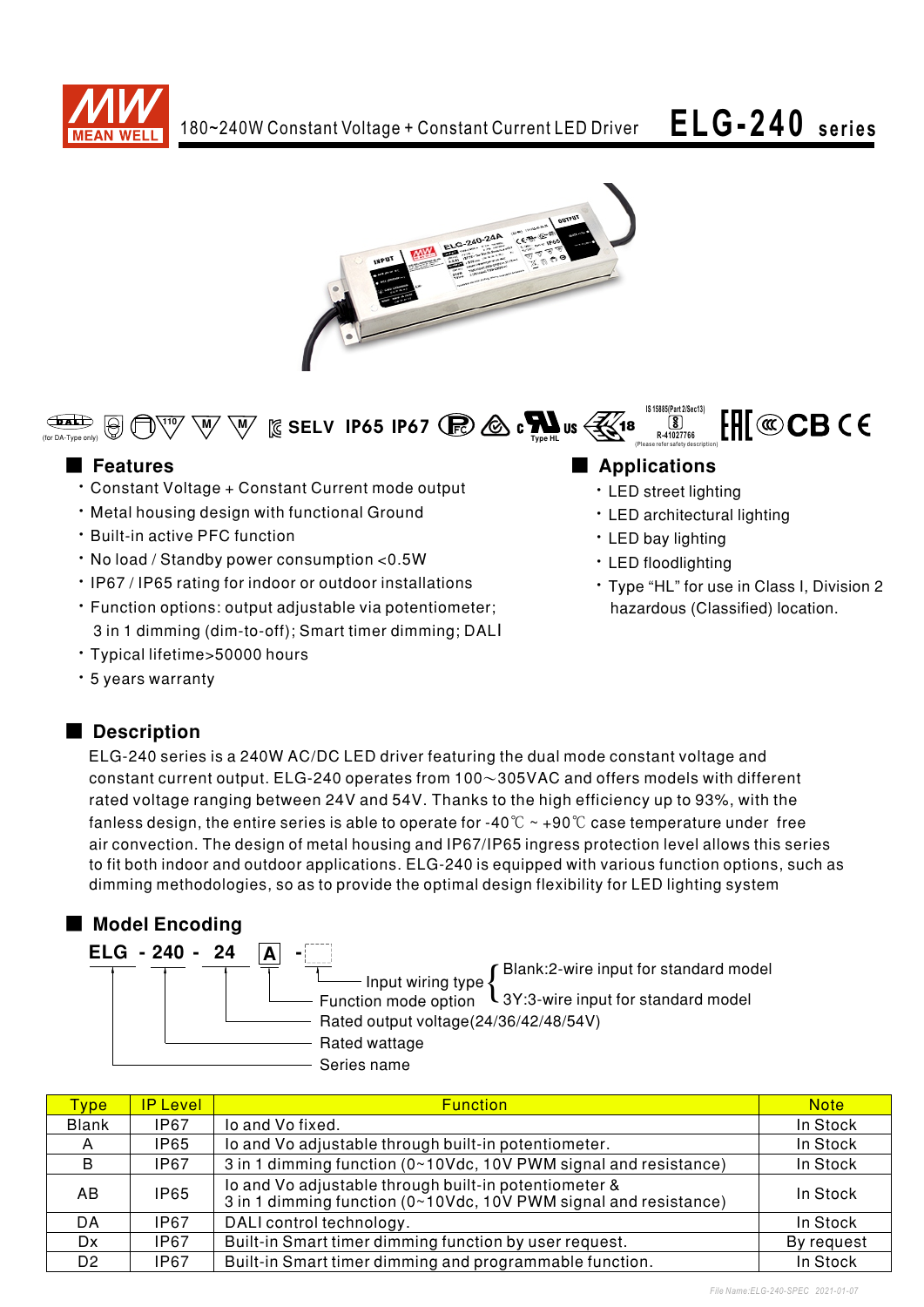

### **SPECIFICATION**

| <b>MODEL</b>                                                                            |                                                                                                                                                                                                                                                                                                                                                                                                                                                                                                                                                                                                                                                                                                                                                                                                                                                                                                                                                                                                                                                                                                                                                                                                                                                                                             | ELG-240-24 $\Box$                                                                                                                                                                          | ELG-240-36 $\Box$                                                                   | ELG-240-42     | ELG-240-48 $\Box$   | ELG-240-54 $\Box$ |  |
|-----------------------------------------------------------------------------------------|---------------------------------------------------------------------------------------------------------------------------------------------------------------------------------------------------------------------------------------------------------------------------------------------------------------------------------------------------------------------------------------------------------------------------------------------------------------------------------------------------------------------------------------------------------------------------------------------------------------------------------------------------------------------------------------------------------------------------------------------------------------------------------------------------------------------------------------------------------------------------------------------------------------------------------------------------------------------------------------------------------------------------------------------------------------------------------------------------------------------------------------------------------------------------------------------------------------------------------------------------------------------------------------------|--------------------------------------------------------------------------------------------------------------------------------------------------------------------------------------------|-------------------------------------------------------------------------------------|----------------|---------------------|-------------------|--|
|                                                                                         | <b>DC VOLTAGE</b>                                                                                                                                                                                                                                                                                                                                                                                                                                                                                                                                                                                                                                                                                                                                                                                                                                                                                                                                                                                                                                                                                                                                                                                                                                                                           | 24V                                                                                                                                                                                        | 36V                                                                                 | 42V            | 48V                 | 54V               |  |
|                                                                                         | <b>CONSTANT CURRENT REGION Note.2   12 ~ 24V</b>                                                                                                                                                                                                                                                                                                                                                                                                                                                                                                                                                                                                                                                                                                                                                                                                                                                                                                                                                                                                                                                                                                                                                                                                                                            |                                                                                                                                                                                            | $18 - 36V$                                                                          | $21 - 42V$     | $24 - 48V$          | $27 - 54V$        |  |
|                                                                                         | <b>RATED CURRENT</b>                                                                                                                                                                                                                                                                                                                                                                                                                                                                                                                                                                                                                                                                                                                                                                                                                                                                                                                                                                                                                                                                                                                                                                                                                                                                        | 10A                                                                                                                                                                                        | 6.66A                                                                               | 5.71A          | 5.0A                | 4.45A             |  |
|                                                                                         |                                                                                                                                                                                                                                                                                                                                                                                                                                                                                                                                                                                                                                                                                                                                                                                                                                                                                                                                                                                                                                                                                                                                                                                                                                                                                             | 200VAC ~ 305VAC                                                                                                                                                                            |                                                                                     |                |                     |                   |  |
|                                                                                         | <b>RATED POWER</b>                                                                                                                                                                                                                                                                                                                                                                                                                                                                                                                                                                                                                                                                                                                                                                                                                                                                                                                                                                                                                                                                                                                                                                                                                                                                          | 240W                                                                                                                                                                                       | 239.76W                                                                             | 239.82W        | 240W                | 240.3W            |  |
|                                                                                         |                                                                                                                                                                                                                                                                                                                                                                                                                                                                                                                                                                                                                                                                                                                                                                                                                                                                                                                                                                                                                                                                                                                                                                                                                                                                                             | 100VAC ~ 180VAC                                                                                                                                                                            |                                                                                     |                |                     |                   |  |
|                                                                                         |                                                                                                                                                                                                                                                                                                                                                                                                                                                                                                                                                                                                                                                                                                                                                                                                                                                                                                                                                                                                                                                                                                                                                                                                                                                                                             | 180W                                                                                                                                                                                       | 180W                                                                                | 179.76W        | 180W                | 180.36W           |  |
|                                                                                         | RIPPLE & NOISE (max.) Note.3 200mVp-p                                                                                                                                                                                                                                                                                                                                                                                                                                                                                                                                                                                                                                                                                                                                                                                                                                                                                                                                                                                                                                                                                                                                                                                                                                                       |                                                                                                                                                                                            | 250mVp-p                                                                            | 250mVp-p       | 250mVp-p            | 350mVp-p          |  |
|                                                                                         |                                                                                                                                                                                                                                                                                                                                                                                                                                                                                                                                                                                                                                                                                                                                                                                                                                                                                                                                                                                                                                                                                                                                                                                                                                                                                             |                                                                                                                                                                                            |                                                                                     |                |                     |                   |  |
|                                                                                         | <b>VOLTAGE ADJ. RANGE</b>                                                                                                                                                                                                                                                                                                                                                                                                                                                                                                                                                                                                                                                                                                                                                                                                                                                                                                                                                                                                                                                                                                                                                                                                                                                                   |                                                                                                                                                                                            | Adjustable for A/AB-Type only (via built-in potentiometer)                          |                |                     |                   |  |
| <b>OUTPUT</b>                                                                           |                                                                                                                                                                                                                                                                                                                                                                                                                                                                                                                                                                                                                                                                                                                                                                                                                                                                                                                                                                                                                                                                                                                                                                                                                                                                                             | $22.4 - 25.6V$                                                                                                                                                                             | $33.5 - 38.5V$                                                                      | $39 - 45V$     | 44.8~51.2V          | $50 - 57V$        |  |
|                                                                                         | <b>CURRENT ADJ. RANGE</b>                                                                                                                                                                                                                                                                                                                                                                                                                                                                                                                                                                                                                                                                                                                                                                                                                                                                                                                                                                                                                                                                                                                                                                                                                                                                   |                                                                                                                                                                                            | Adjustable for A/AB-Type only (via built-in potentiometer)                          |                |                     |                   |  |
|                                                                                         |                                                                                                                                                                                                                                                                                                                                                                                                                                                                                                                                                                                                                                                                                                                                                                                                                                                                                                                                                                                                                                                                                                                                                                                                                                                                                             | $5 - 10A$                                                                                                                                                                                  | $3.33 - 6.66A$                                                                      | $2.86 - 5.71A$ | $2.5 - 5A$          | $2.23 - 4.45A$    |  |
|                                                                                         | <b>VOLTAGE TOLERANCE Note.4</b>                                                                                                                                                                                                                                                                                                                                                                                                                                                                                                                                                                                                                                                                                                                                                                                                                                                                                                                                                                                                                                                                                                                                                                                                                                                             | ±2.0%                                                                                                                                                                                      | ±2.0%                                                                               | ±2.0%          | ±2.0%               | ±2.0%             |  |
|                                                                                         | <b>LINE REGULATION</b>                                                                                                                                                                                                                                                                                                                                                                                                                                                                                                                                                                                                                                                                                                                                                                                                                                                                                                                                                                                                                                                                                                                                                                                                                                                                      | ±0.5%                                                                                                                                                                                      | ±0.5%                                                                               | ±0.5%          | ±0.5%               | ±0.5%             |  |
|                                                                                         | <b>LOAD REGULATION</b>                                                                                                                                                                                                                                                                                                                                                                                                                                                                                                                                                                                                                                                                                                                                                                                                                                                                                                                                                                                                                                                                                                                                                                                                                                                                      | ±0.5%                                                                                                                                                                                      | ±0.5%                                                                               | ±0.5%          | ±0.5%               | ±0.5%             |  |
|                                                                                         | SETUP, RISE TIME Note.6                                                                                                                                                                                                                                                                                                                                                                                                                                                                                                                                                                                                                                                                                                                                                                                                                                                                                                                                                                                                                                                                                                                                                                                                                                                                     | 500ms, 100ms/230VAC, 1000ms, 100ms/115VAC                                                                                                                                                  |                                                                                     |                |                     |                   |  |
|                                                                                         | <b>HOLD UP TIME (Typ.)</b>                                                                                                                                                                                                                                                                                                                                                                                                                                                                                                                                                                                                                                                                                                                                                                                                                                                                                                                                                                                                                                                                                                                                                                                                                                                                  | 10ms/ 230VAC 10ms/ 115VAC                                                                                                                                                                  |                                                                                     |                |                     |                   |  |
|                                                                                         | <b>VOLTAGE RANGE</b><br>Note.5                                                                                                                                                                                                                                                                                                                                                                                                                                                                                                                                                                                                                                                                                                                                                                                                                                                                                                                                                                                                                                                                                                                                                                                                                                                              | $100 - 305$ VAC                                                                                                                                                                            | $142 - 431VDC$                                                                      |                |                     |                   |  |
|                                                                                         |                                                                                                                                                                                                                                                                                                                                                                                                                                                                                                                                                                                                                                                                                                                                                                                                                                                                                                                                                                                                                                                                                                                                                                                                                                                                                             |                                                                                                                                                                                            | (Please refer to "STATIC CHARACTERISTIC" section)                                   |                |                     |                   |  |
|                                                                                         | <b>FREQUENCY RANGE</b>                                                                                                                                                                                                                                                                                                                                                                                                                                                                                                                                                                                                                                                                                                                                                                                                                                                                                                                                                                                                                                                                                                                                                                                                                                                                      | $47 \sim 63$ Hz                                                                                                                                                                            |                                                                                     |                |                     |                   |  |
|                                                                                         | <b>POWER FACTOR</b>                                                                                                                                                                                                                                                                                                                                                                                                                                                                                                                                                                                                                                                                                                                                                                                                                                                                                                                                                                                                                                                                                                                                                                                                                                                                         |                                                                                                                                                                                            | PF ≥ 0.97/115VAC, PF ≥ 0.95/230VAC, PF ≥ 0.92/277VAC@full load                      |                |                     |                   |  |
|                                                                                         |                                                                                                                                                                                                                                                                                                                                                                                                                                                                                                                                                                                                                                                                                                                                                                                                                                                                                                                                                                                                                                                                                                                                                                                                                                                                                             |                                                                                                                                                                                            | (Please refer to "POWER FACTOR (PF) CHARACTERISTIC" section)                        |                |                     |                   |  |
|                                                                                         | <b>TOTAL HARMONIC DISTORTION</b>                                                                                                                                                                                                                                                                                                                                                                                                                                                                                                                                                                                                                                                                                                                                                                                                                                                                                                                                                                                                                                                                                                                                                                                                                                                            |                                                                                                                                                                                            | THD<20%(@load≧50%/115VC,230VAC; @load≧75%/277VAC)                                   |                |                     |                   |  |
|                                                                                         |                                                                                                                                                                                                                                                                                                                                                                                                                                                                                                                                                                                                                                                                                                                                                                                                                                                                                                                                                                                                                                                                                                                                                                                                                                                                                             |                                                                                                                                                                                            | (Please refer to "TOTAL HARMONIC DISTORTION(THD)" section)                          |                |                     |                   |  |
| <b>INPUT</b>                                                                            | <b>EFFICIENCY (Typ.)</b>                                                                                                                                                                                                                                                                                                                                                                                                                                                                                                                                                                                                                                                                                                                                                                                                                                                                                                                                                                                                                                                                                                                                                                                                                                                                    | 92%                                                                                                                                                                                        | 92%                                                                                 | 92.5%          | 93%                 | 93%               |  |
|                                                                                         | <b>AC CURRENT</b>                                                                                                                                                                                                                                                                                                                                                                                                                                                                                                                                                                                                                                                                                                                                                                                                                                                                                                                                                                                                                                                                                                                                                                                                                                                                           | 2.2A/115VAC                                                                                                                                                                                | 1.5A / 230VAC<br>1.2A/277VAC                                                        |                |                     |                   |  |
|                                                                                         | <b>INRUSH CURRENT(Typ.)</b>                                                                                                                                                                                                                                                                                                                                                                                                                                                                                                                                                                                                                                                                                                                                                                                                                                                                                                                                                                                                                                                                                                                                                                                                                                                                 |                                                                                                                                                                                            | COLD START 60A(twidth=510us measured at 50% Ipeak) at 230VAC; Per NEMA 410          |                |                     |                   |  |
|                                                                                         | MAX. No. of PSUs on 16A                                                                                                                                                                                                                                                                                                                                                                                                                                                                                                                                                                                                                                                                                                                                                                                                                                                                                                                                                                                                                                                                                                                                                                                                                                                                     |                                                                                                                                                                                            |                                                                                     |                |                     |                   |  |
|                                                                                         | <b>CIRCUIT BREAKER</b>                                                                                                                                                                                                                                                                                                                                                                                                                                                                                                                                                                                                                                                                                                                                                                                                                                                                                                                                                                                                                                                                                                                                                                                                                                                                      |                                                                                                                                                                                            | 4 units (circuit breaker of type B) / 6 units (circuit breaker of type C) at 230VAC |                |                     |                   |  |
|                                                                                         | <b>LEAKAGE CURRENT</b>                                                                                                                                                                                                                                                                                                                                                                                                                                                                                                                                                                                                                                                                                                                                                                                                                                                                                                                                                                                                                                                                                                                                                                                                                                                                      | <0.75mA/277VAC                                                                                                                                                                             |                                                                                     |                |                     |                   |  |
|                                                                                         | <b>NO LOAD / STANDBY</b>                                                                                                                                                                                                                                                                                                                                                                                                                                                                                                                                                                                                                                                                                                                                                                                                                                                                                                                                                                                                                                                                                                                                                                                                                                                                    |                                                                                                                                                                                            | No load power consumption <0.5W for Blank / A / Dx / D-Type                         |                |                     |                   |  |
| <b>POWER CONSUMPTION Note.7</b><br>Standby power consumption <0.5W for B / AB / DA-Type |                                                                                                                                                                                                                                                                                                                                                                                                                                                                                                                                                                                                                                                                                                                                                                                                                                                                                                                                                                                                                                                                                                                                                                                                                                                                                             |                                                                                                                                                                                            |                                                                                     |                |                     |                   |  |
|                                                                                         |                                                                                                                                                                                                                                                                                                                                                                                                                                                                                                                                                                                                                                                                                                                                                                                                                                                                                                                                                                                                                                                                                                                                                                                                                                                                                             | $95 - 108%$                                                                                                                                                                                |                                                                                     |                |                     |                   |  |
|                                                                                         | <b>OVER CURRENT</b>                                                                                                                                                                                                                                                                                                                                                                                                                                                                                                                                                                                                                                                                                                                                                                                                                                                                                                                                                                                                                                                                                                                                                                                                                                                                         | Constant current limiting, recovers automatically after fault condition is removed                                                                                                         |                                                                                     |                |                     |                   |  |
|                                                                                         | <b>SHORT CIRCUIT</b>                                                                                                                                                                                                                                                                                                                                                                                                                                                                                                                                                                                                                                                                                                                                                                                                                                                                                                                                                                                                                                                                                                                                                                                                                                                                        |                                                                                                                                                                                            | Hiccup mode, recovers automatically after fault condition is removed                |                |                     |                   |  |
| <b>PROTECTION</b>                                                                       |                                                                                                                                                                                                                                                                                                                                                                                                                                                                                                                                                                                                                                                                                                                                                                                                                                                                                                                                                                                                                                                                                                                                                                                                                                                                                             | $27 - 34V$                                                                                                                                                                                 | $42 - 49V$                                                                          | $47 - 54V$     | $54 - 63V$          | $60 - 67V$        |  |
|                                                                                         | <b>OVER VOLTAGE</b>                                                                                                                                                                                                                                                                                                                                                                                                                                                                                                                                                                                                                                                                                                                                                                                                                                                                                                                                                                                                                                                                                                                                                                                                                                                                         |                                                                                                                                                                                            | Shut down output voltage, re-power on to recover                                    |                |                     |                   |  |
| <b>OVER TEMPERATURE</b><br>Shut down output voltage, re-power on to recover             |                                                                                                                                                                                                                                                                                                                                                                                                                                                                                                                                                                                                                                                                                                                                                                                                                                                                                                                                                                                                                                                                                                                                                                                                                                                                                             |                                                                                                                                                                                            |                                                                                     |                |                     |                   |  |
|                                                                                         | <b>WORKING TEMP.</b>                                                                                                                                                                                                                                                                                                                                                                                                                                                                                                                                                                                                                                                                                                                                                                                                                                                                                                                                                                                                                                                                                                                                                                                                                                                                        |                                                                                                                                                                                            | Tcase=-40 ~ +90℃ (Please refer to "OUTPUT LOAD vs TEMPERATURE" section)             |                |                     |                   |  |
|                                                                                         | <b>MAX. CASE TEMP.</b>                                                                                                                                                                                                                                                                                                                                                                                                                                                                                                                                                                                                                                                                                                                                                                                                                                                                                                                                                                                                                                                                                                                                                                                                                                                                      | Tcase=+90℃                                                                                                                                                                                 |                                                                                     |                |                     |                   |  |
|                                                                                         | <b>WORKING HUMIDITY</b>                                                                                                                                                                                                                                                                                                                                                                                                                                                                                                                                                                                                                                                                                                                                                                                                                                                                                                                                                                                                                                                                                                                                                                                                                                                                     | 20~95% RH non-condensing                                                                                                                                                                   |                                                                                     |                |                     |                   |  |
| ENVIRONMENT                                                                             | <b>STORAGE TEMP., HUMIDITY</b>                                                                                                                                                                                                                                                                                                                                                                                                                                                                                                                                                                                                                                                                                                                                                                                                                                                                                                                                                                                                                                                                                                                                                                                                                                                              | $-40 \sim +90^{\circ}$ C, 10 ~ 95% RH                                                                                                                                                      |                                                                                     |                |                     |                   |  |
|                                                                                         | <b>TEMP. COEFFICIENT</b>                                                                                                                                                                                                                                                                                                                                                                                                                                                                                                                                                                                                                                                                                                                                                                                                                                                                                                                                                                                                                                                                                                                                                                                                                                                                    | $\pm 0.03\%$ (0 ~ 60°C)                                                                                                                                                                    |                                                                                     |                |                     |                   |  |
|                                                                                         | VIBRATION                                                                                                                                                                                                                                                                                                                                                                                                                                                                                                                                                                                                                                                                                                                                                                                                                                                                                                                                                                                                                                                                                                                                                                                                                                                                                   |                                                                                                                                                                                            |                                                                                     |                |                     |                   |  |
|                                                                                         |                                                                                                                                                                                                                                                                                                                                                                                                                                                                                                                                                                                                                                                                                                                                                                                                                                                                                                                                                                                                                                                                                                                                                                                                                                                                                             | 10 ~ 500Hz, 5G 12min./1cycle, period for 72min. each along X, Y, Z axes<br>UL8750(type"HL"), CSA C22.2 No. 250.13-12;IEC/EN/AS/NZS 61347-1, IEC/EN/AS/NZS 61347-2-13 independent, EN62384; |                                                                                     |                |                     |                   |  |
|                                                                                         | <b>SAFETY STANDARDS</b>                                                                                                                                                                                                                                                                                                                                                                                                                                                                                                                                                                                                                                                                                                                                                                                                                                                                                                                                                                                                                                                                                                                                                                                                                                                                     | EAC TP TC 004;BIS IS15885(for 24/24A/24B/24DA/36/36A/36B/42/42A/42B/48/48A/48B/54/54A/54ADA/54B only);                                                                                     |                                                                                     |                |                     |                   |  |
|                                                                                         |                                                                                                                                                                                                                                                                                                                                                                                                                                                                                                                                                                                                                                                                                                                                                                                                                                                                                                                                                                                                                                                                                                                                                                                                                                                                                             | GB19510.14, GB19510.1; IP65 or IP67; KC61347-1, KC61347-2-13 approved                                                                                                                      |                                                                                     |                |                     |                   |  |
| <b>SAFETY &amp;</b>                                                                     | <b>DALI STANDARDS</b>                                                                                                                                                                                                                                                                                                                                                                                                                                                                                                                                                                                                                                                                                                                                                                                                                                                                                                                                                                                                                                                                                                                                                                                                                                                                       |                                                                                                                                                                                            | Compliance to IEC62386-101, 102, (207 by request) for DA Type only                  |                |                     |                   |  |
| <b>EMC</b>                                                                              | <b>WITHSTAND VOLTAGE</b>                                                                                                                                                                                                                                                                                                                                                                                                                                                                                                                                                                                                                                                                                                                                                                                                                                                                                                                                                                                                                                                                                                                                                                                                                                                                    |                                                                                                                                                                                            | I/P-O/P:3.75KVAC I/P-FG:2.0KVAC O/P-FG:1.5KVAC                                      |                |                     |                   |  |
|                                                                                         | <b>ISOLATION RESISTANCE</b>                                                                                                                                                                                                                                                                                                                                                                                                                                                                                                                                                                                                                                                                                                                                                                                                                                                                                                                                                                                                                                                                                                                                                                                                                                                                 |                                                                                                                                                                                            | I/P-O/P, I/P-FG, O/P-FG:100M Ohms / 500VDC / 25°C / 70% RH                          |                |                     |                   |  |
|                                                                                         | <b>EMC EMISSION</b>                                                                                                                                                                                                                                                                                                                                                                                                                                                                                                                                                                                                                                                                                                                                                                                                                                                                                                                                                                                                                                                                                                                                                                                                                                                                         | Compliance to EN55015,EN61000-3-2 Class C (@load≥50%); EN61000-3-3;GB17625.1,GB17743;EAC TP TC 020; KC KN15,KN61547                                                                        |                                                                                     |                |                     |                   |  |
|                                                                                         | <b>EMC IMMUNITY</b>                                                                                                                                                                                                                                                                                                                                                                                                                                                                                                                                                                                                                                                                                                                                                                                                                                                                                                                                                                                                                                                                                                                                                                                                                                                                         | Compliance to EN61000-4-2,3,4,5,6,8,11; EN61547, light industry level (surge immunity Line-Earth 6KV, Line-Line 4KV);EAC TP TC 02; KC KN15,KN61547                                         |                                                                                     |                |                     |                   |  |
|                                                                                         | <b>MTBF</b>                                                                                                                                                                                                                                                                                                                                                                                                                                                                                                                                                                                                                                                                                                                                                                                                                                                                                                                                                                                                                                                                                                                                                                                                                                                                                 | 826.7K hrs min.                                                                                                                                                                            | Telcordia SR-332 (Bellcore);                                                        | 200.8Khrs min. | MIL-HDBK-217F (25℃) |                   |  |
| OTHERS                                                                                  | <b>DIMENSION</b>                                                                                                                                                                                                                                                                                                                                                                                                                                                                                                                                                                                                                                                                                                                                                                                                                                                                                                                                                                                                                                                                                                                                                                                                                                                                            | 244*71*37.5mm (L*W*H)                                                                                                                                                                      |                                                                                     |                |                     |                   |  |
|                                                                                         | <b>PACKING</b>                                                                                                                                                                                                                                                                                                                                                                                                                                                                                                                                                                                                                                                                                                                                                                                                                                                                                                                                                                                                                                                                                                                                                                                                                                                                              | 1.22Kg; 12pcs / 15.2Kg / 0.72CUFT                                                                                                                                                          |                                                                                     |                |                     |                   |  |
| <b>NOTE</b>                                                                             | 1. All parameters NOT specially mentioned are measured at 230VAC input, rated current and 25°C of ambient temperature.<br>2. Please refer to "DRIVING METHODS OF LED MODULE".<br>3. Ripple & noise are measured at 20MHz of bandwidth by using a 12" twisted pair-wire terminated with a 0.1uf & 47uf parallel capacitor.<br>4. Tolerance: includes set up tolerance, line regulation and load regulation.<br>5. De-rating may be needed under low input voltages. Please refer to "STATIC CHARACTERISTIC" sections for details.<br>6. Length of set up time is measured at first cold start. Turning ON/OFF the driver may lead to increase of the set up time.<br>7. No load/standby power consumption is specified for 230VAC input.<br>8. The driver is considered as a component that will be operated in combination with final equipment. Since EMC performance will be affected by the<br>complete installation, the final equipment manufacturers must re-qualify EMC Directive on the complete installation again.<br>9. This series meets the typical life expectancy of >50,000 hours of operation when Tcase, particularly (tc) point (or TMP, per DLC), is about 70℃ or less.<br>10. Please refer to the warranty statement on MEAN WELL's website at http://www.meanwell.com |                                                                                                                                                                                            |                                                                                     |                |                     |                   |  |
|                                                                                         | 11. The ambient temperature derating of 3.5°C/1000m with fanless models and of 5°C/1000m with fan models for operating altitude higher than 2000m(6500ft).<br>12. For any application note and IP water proof function installation caution, please refer our user manual before using.<br>https://www.meanwell.com/Upload/PDF/LED_EN.pdf                                                                                                                                                                                                                                                                                                                                                                                                                                                                                                                                                                                                                                                                                                                                                                                                                                                                                                                                                   |                                                                                                                                                                                            |                                                                                     |                |                     |                   |  |

※ Product Liability Disclaimer:For detailed information, please refer to https://www.meanwell.com/serviceDisclaimer.aspx *File Name:ELG-240-SPEC 2021-01-07*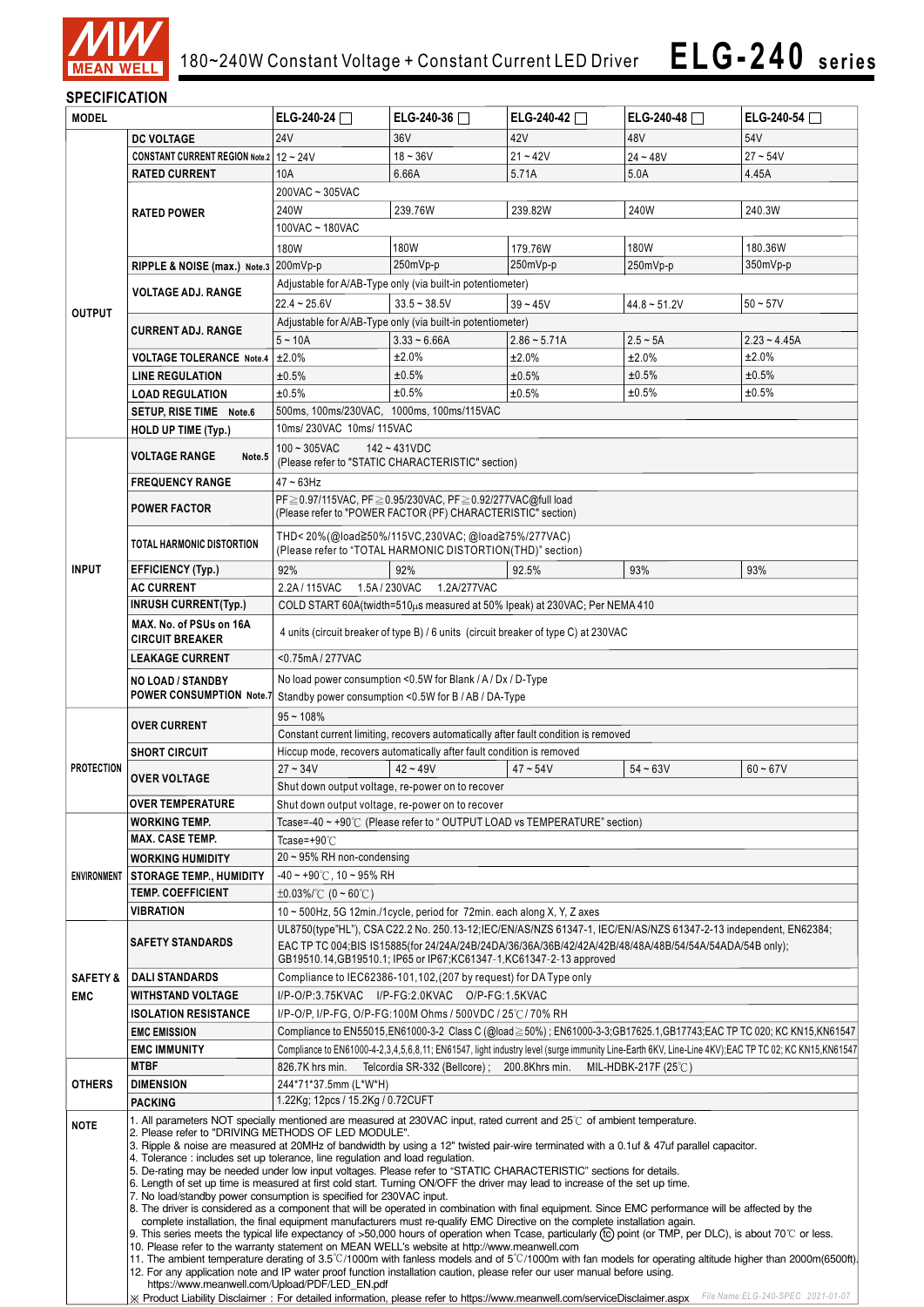

# **ELG-240 se rie <sup>s</sup>**



※ This series is able to work in either Constant Current mode (a direct drive way) or Constant Voltage mode (usually through additional DC/DC driver) to drive the LEDs.



Typical output current normalized by rated current (%)

In the constant current region, the highest voltage at the output of the driver depends on the configuration of the end systems.

Should there be any compatibility issues, please contact MEAN WELL.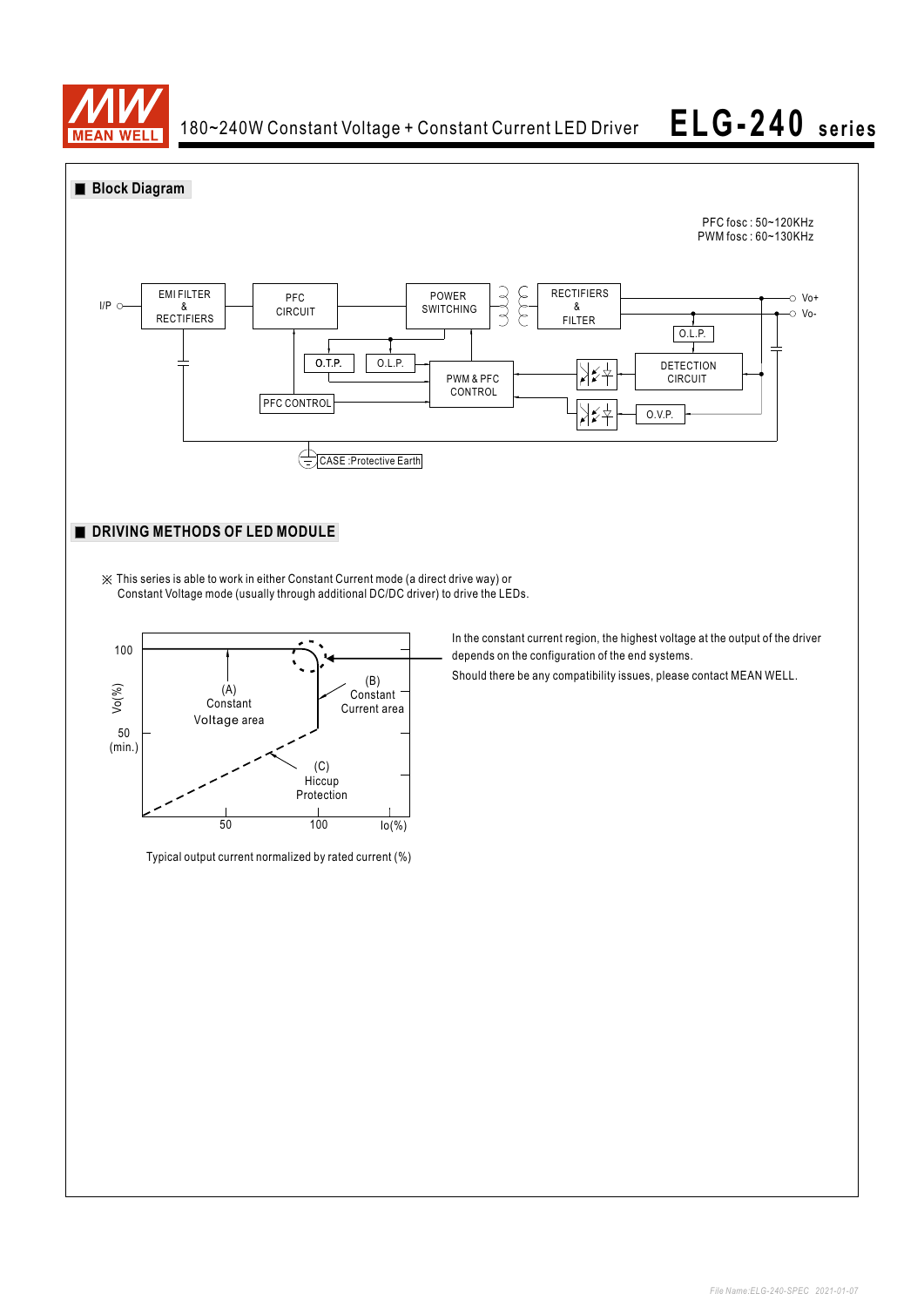

180~240W Constant Voltage + Constant Current LED Driver

# **ELG-240 se rie <sup>s</sup>**

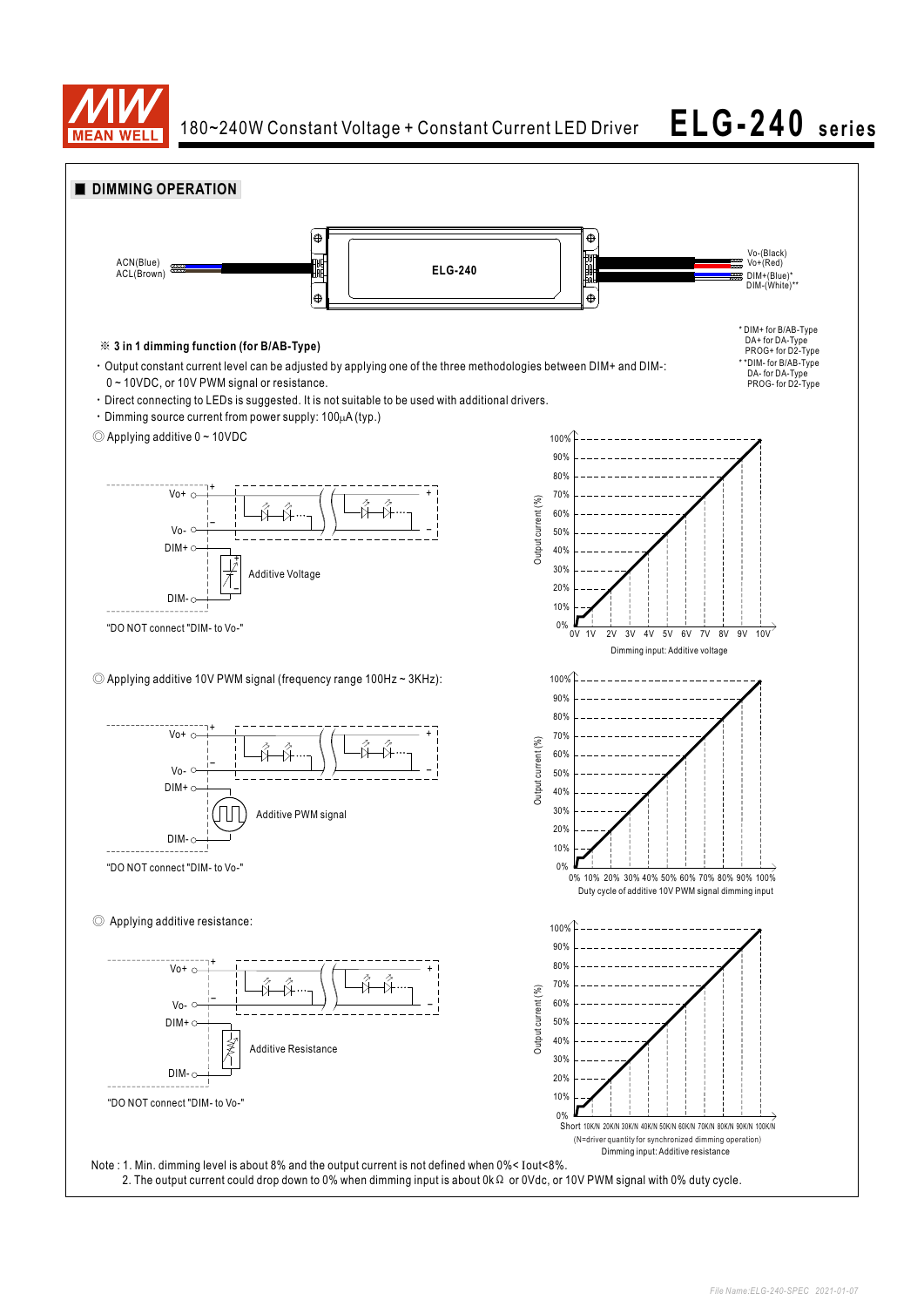

### ※ **DALI Interface (primary side; for DA-Type)**

- ‧Apply DALI signal between DA+ and DA-.
- ‧DALI protocol comprises 16 groups and 64 addresses.
- ‧First step is fixed at 8% of output.

#### ※ **Smart timer dimming function (for Dxx-Type by User definition)**

 MEAN WELL Smart timer dimming primarily provides the adaptive proportion dimming profile for the output constant current level to perform up to 14 consecutive hours. 3 dimming profiles hereunder are defined accounting for the most frequently seen applications. If other options may be needed, please contact MEAN WELL for details.

Ex : ◎ D01-Type: the profile recommended for residential lighting



Set up for D01-Type in Smart timer dimming software program:

|         | Τ1    | T2    | T3    | Τ4  |
|---------|-------|-------|-------|-----|
| TIME**  | 06:00 | 07:00 | 11:00 | --- |
| LEVEL** | 100%  | 70%   | 50%   | 70% |

### Operating Time(HH:MM)

\*\*: TIME matches Operating Time in the diagram whereas LEVEL matches Dimming Level.

- Example: If a residential lighting application adopts D01-Type, when turning on the power supply at 6:00pm, for instance:
- [1] The power supply will switch to the constant current level at 100% starting from 6:00pm.
- [2] The power supply will switch to the constant current level at 70% in turn, starting from 0:00am, which is 06:00 after the power supply turns on.
- [3] The power supply will switch to the constant current level at 50% in turn, starting from 1:00am, which is 07:00 after the power supply turns on.
- [4] The power supply will switch to the constant current level at 70% in turn, starting from 5:00am, which is 11:00 after the power supply turns on. The constant current level remains till 8:00am, which is 14:00 after the power supply turns on.

Ex: ◎ D02-Type: the profile recommended for street lighting



Set up for D02-Type in Smart timer dimming software program:

|         | Τ1    | Т2    | T3   | T4    | T5  |
|---------|-------|-------|------|-------|-----|
| TIME**  | 01:00 | 03:00 | 8:00 | 11:00 | --- |
| LEVEL** | 50%   | 80%   | 100% | 60%   | 80% |



\*\*: TIME matches Operating Time in the diagram whereas LEVEL matches Dimming Level.

- Example: If a street lighting application adopts D02-Type, when turning on the power supply at 5:00pm, for instance:
- [1] The power supply will switch to the constant current level at 50% starting from 5:00pm.
- [2] The power supply will switch to the constant current level at 80% in turn, starting from 6:00pm, which is 01:00 after the power supply turns on.
- [3] The power supply will switch to the constant current level at 100% in turn, starting from 8:00pm, which is 03:00 after the power supply turns on.
- [4] The power supply will switch to the constant current level at 60% in turn, starting from 1:00am, which is 08:00 after the power supply turns on.
- [5] The power supply will switch to the constant current level at 80% in turn, starting from 4:00am, which is 11:00 after the power supply turns on. The constant current level remains till 6:30am, which is 14:00 after the power supply turns on.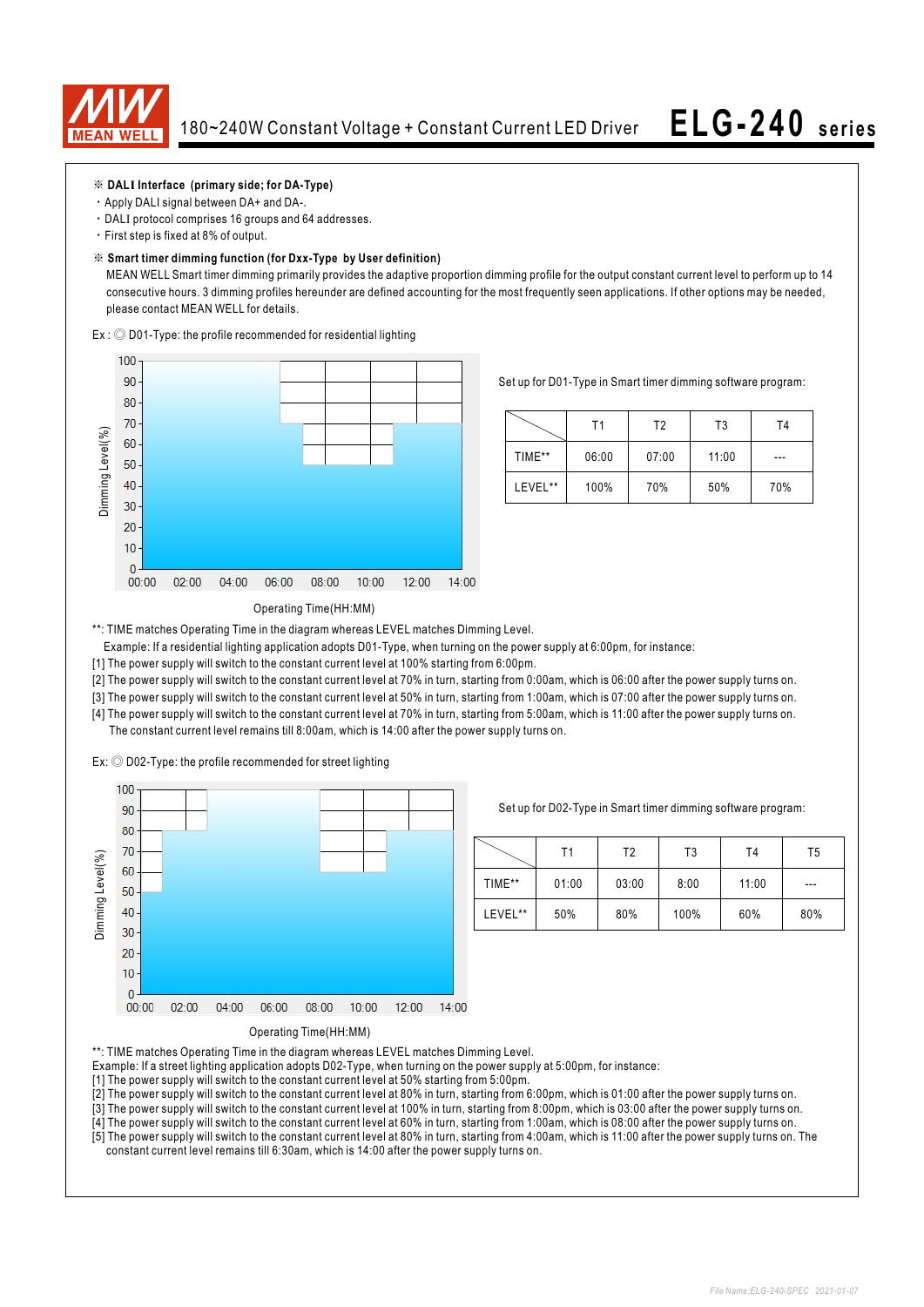



Set up for D03-Type in Smart timer dimming software program:

|         | Τ1    | T <sub>2</sub> | T3  |
|---------|-------|----------------|-----|
| TIME**  | 01:30 | 11:00          |     |
| LEVEL** | 70%   | 100%           | 70% |

\*\*: TIME matches Operating Time in the diagram whereas LEVEL matches Dimming Level.

Example: If a tunnel lighting application adopts D03-Type, when turning on the power supply at 4:30pm, for instance:

[1] The power supply will switch to the constant current level at 70% starting from 4:30pm.

[2] The power supply will switch to the constant current level at 100% in turn, starting from 6:00pm, which is 01:30 after the power supply turns on.

[3] The power supply will switch to the constant current level at 70% in turn, starting from 5:00am, which is 11:00 after the power supply turns on. The constant current level remains till 6:30am, which is 14:00 after the power supply turns on.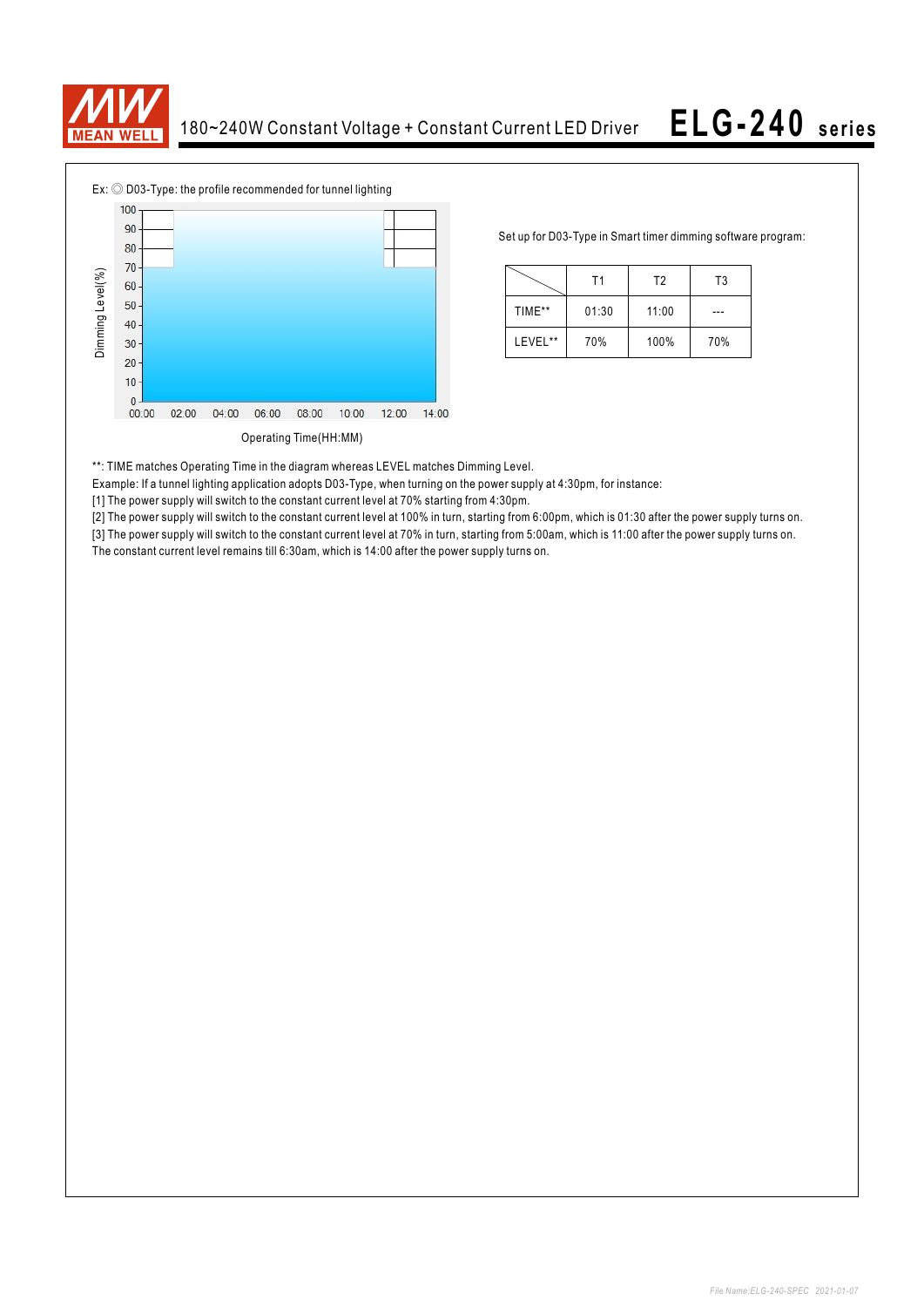

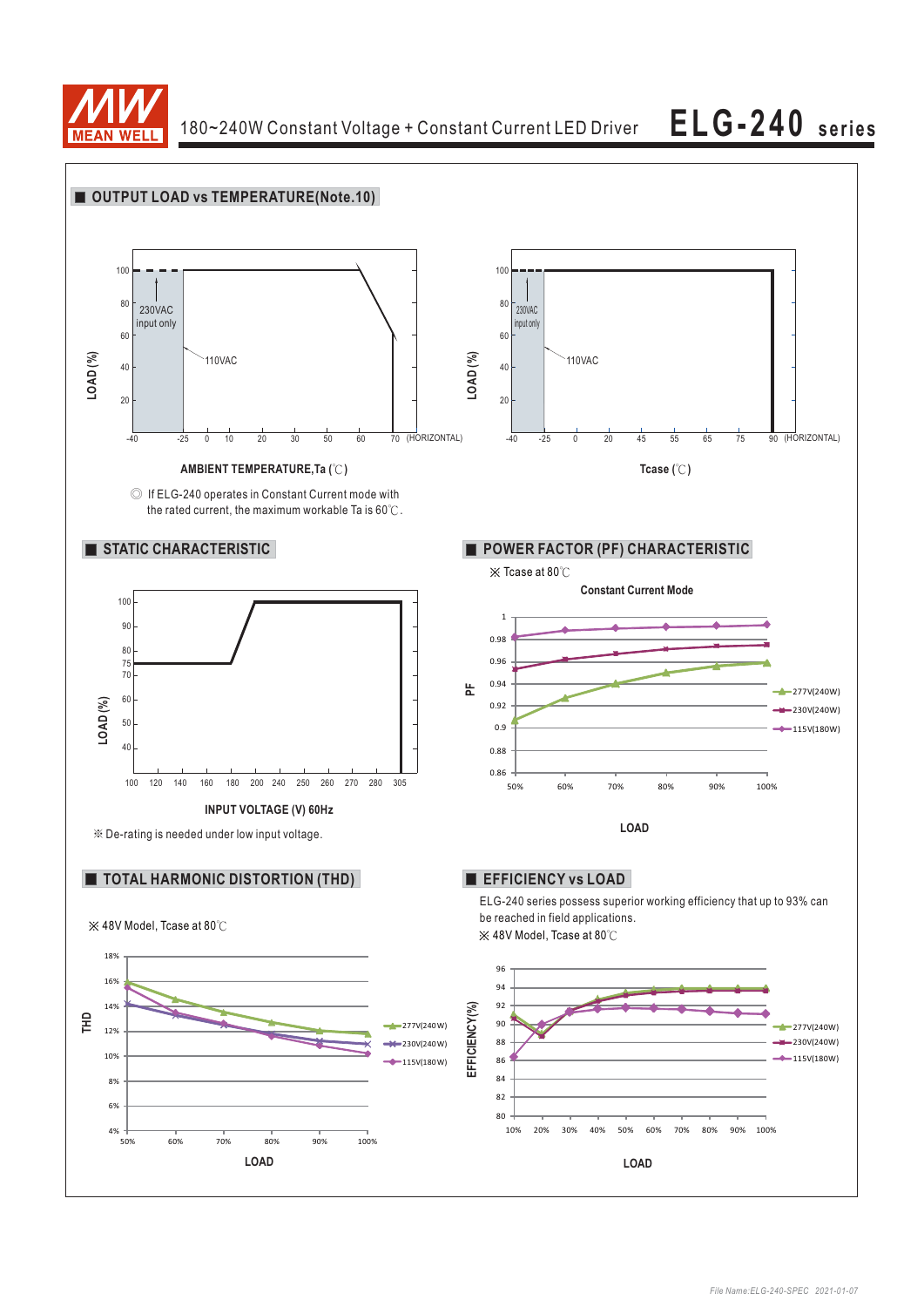

## **LIFE TIME**



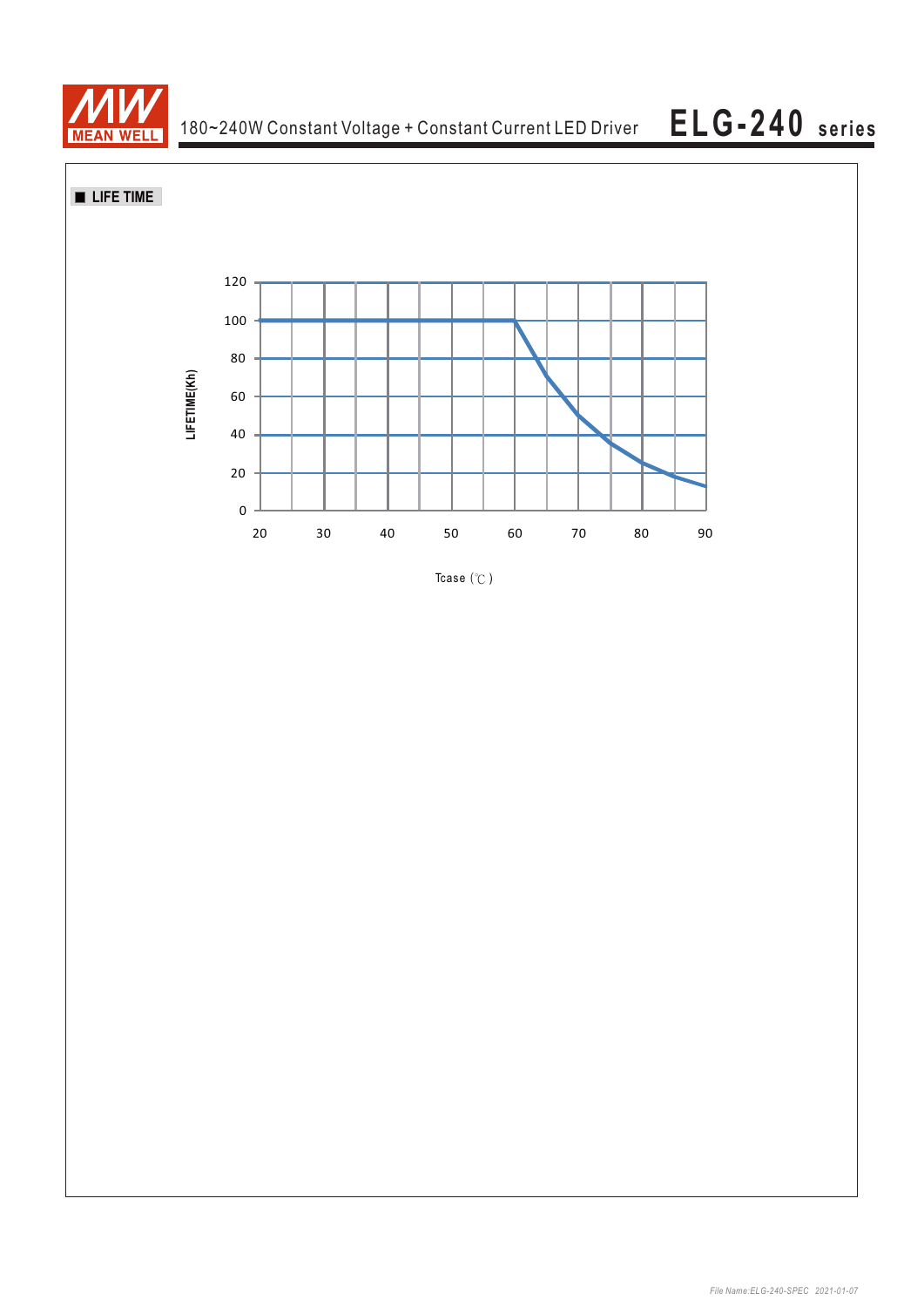

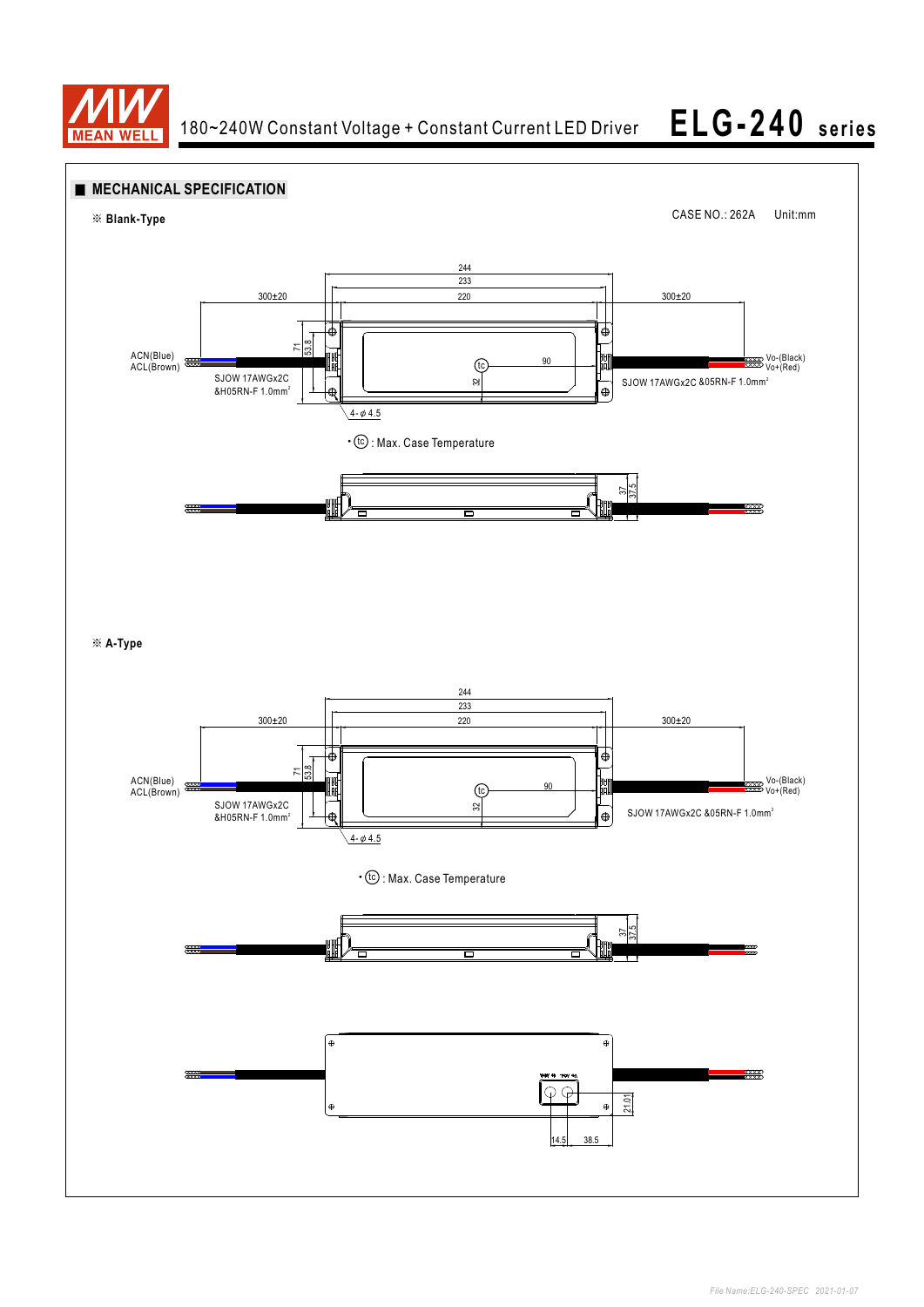

180~240W Constant Voltage + Constant Current LED Driver

# **ELG-240 se rie <sup>s</sup>**

※ **AB-Type**